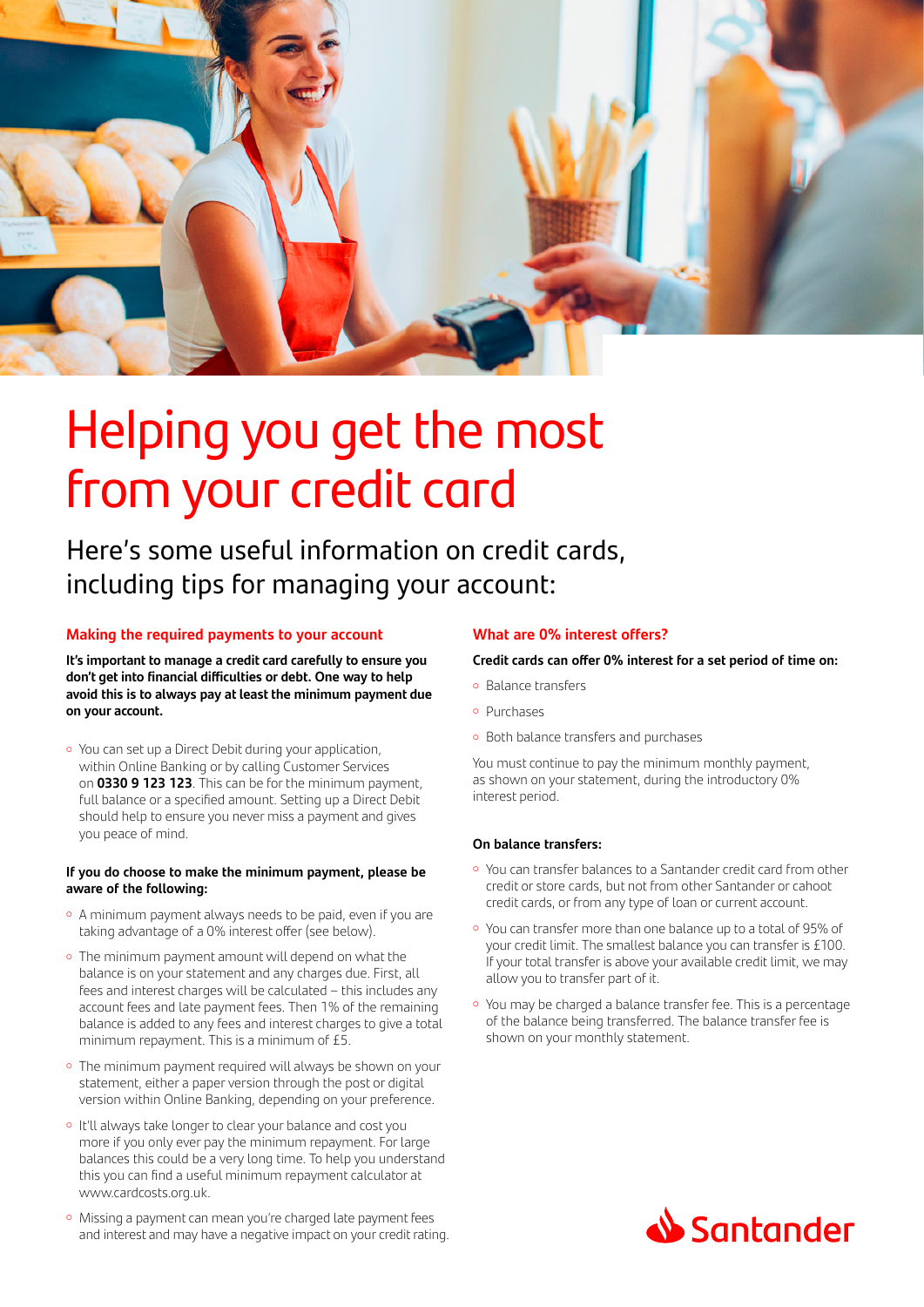# **During a 0% interest offer period**

| <b>Balance transfers</b> | o If an offer is an introductory one, this means it is for newly opened credit card accounts only. You can transfer a<br>balance at any time during the 0% introductory offer period, but the longer you wait, the less time you'll have<br>at 0%. For example, if you have an offer of 0% for 23 months on balance transfers, but you don't transfer a<br>balance until month 10 of having your card, you'll only get 13 months at 0% interest. This is because the offer<br>period begins from the date you open your account, but the end date is fixed.<br>o If you already have a credit card with Santander, you may also receive 0% balance transfer offers for that card.<br>These will be specific to you.<br>○ You won't be charged interest on any balances transferred from other cards, within the introductory 0% interest<br>offer period.<br>o You'll need to keep paying the minimum payment as shown on your statement.<br>○ A balance transfer fee may apply for each balance you transfer. We will tell you what this is before you make a<br>balance transfer.<br>○ If you're taking advantage of a 0% offer for balance transfers, using your card for purchases and cash<br>transactions may not be the best option. It's important you understand what happens if you use your card for<br>anything in addition to a balance transfer.<br><b>Purchases</b><br>If you also use your card for purchases during the balance transfer introductory 0% interest offer period,<br>you'll be charged interest on those purchases. It's important to clear the balance in full (including the balance<br>transfer) before your next statement to avoid these interest charges.<br><b>Cash transactions</b><br>Interest is charged immediately on cash transactions so it's difficult to avoid interest charges. You would need<br>to clear your full balance (including the balance transfer amount and the cash transaction) as soon as the cash<br>transaction was made.<br>If you're taking advantage of an introductory 0% interest offer for balance transfers, using your card for<br>purchases and cash transactions may not be the best option.<br>○ We'll notify you on your statement and also by sending you a paper or digital communication before your<br>introductory 0% interest offer comes to an end.<br>Tip: Look for a credit card that has an introductory 0% interest offer on both balance transfers and purchases, but<br>make sure you know when each offer ends as sometimes they can be for different periods. |
|--------------------------|-----------------------------------------------------------------------------------------------------------------------------------------------------------------------------------------------------------------------------------------------------------------------------------------------------------------------------------------------------------------------------------------------------------------------------------------------------------------------------------------------------------------------------------------------------------------------------------------------------------------------------------------------------------------------------------------------------------------------------------------------------------------------------------------------------------------------------------------------------------------------------------------------------------------------------------------------------------------------------------------------------------------------------------------------------------------------------------------------------------------------------------------------------------------------------------------------------------------------------------------------------------------------------------------------------------------------------------------------------------------------------------------------------------------------------------------------------------------------------------------------------------------------------------------------------------------------------------------------------------------------------------------------------------------------------------------------------------------------------------------------------------------------------------------------------------------------------------------------------------------------------------------------------------------------------------------------------------------------------------------------------------------------------------------------------------------------------------------------------------------------------------------------------------------------------------------------------------------------------------------------------------------------------------------------------------------------------------------------------------------------------------------------------------------------------------------------------------------------------------------------------------------------------------------------------------|
| <b>Purchases</b>         | o If an offer is an introductory one, this means it is for newly opened credit card accounts only. You can make purchases<br>during the 0% introductory offer period, but the longer you wait, the less time you'll have at 0%. For example, if you<br>have an offer of 0% for 6 months on purchases, but you don't make a purchase until month 4 of having your card,<br>you'll only get 2 months at 0% interest. This is because the offer period begins from the date you open your account,<br>but the end date is fixed.<br>o If you already have a credit card with Santander, you may also receive introductory 0% interest purchase offers<br>for that card. These will be specific to you.<br>○ You won't be charged interest on any purchases during the introductory 0% interest offer period.<br>o You'll need to keep paying the minimum payment as shown on your statement.<br>· We will notify you on your statement and also by sending you a paper or digital communication before your<br>introductory 0% interest offer comes to an end.                                                                                                                                                                                                                                                                                                                                                                                                                                                                                                                                                                                                                                                                                                                                                                                                                                                                                                                                                                                                                                                                                                                                                                                                                                                                                                                                                                                                                                                                                               |

# **After the 0% interest offer period ends**

| <b>Balance transfers</b> | ○ You'll be charged interest at your standard rate for any balance remaining after the introductory 0% interest<br>offer ends.<br>o If you transfer another balance onto your card, you'll pay a balance transfer fee and interest will be charged at<br>the standard purchase rate, unless you've taken another specific 0% deal that we've offered you.<br>○ Your standard interest rate is printed on your monthly statement. This is the interest that you'll be charged if<br>you're not in an introductory 0% interest offer period.                                                                                                                        |
|--------------------------|-------------------------------------------------------------------------------------------------------------------------------------------------------------------------------------------------------------------------------------------------------------------------------------------------------------------------------------------------------------------------------------------------------------------------------------------------------------------------------------------------------------------------------------------------------------------------------------------------------------------------------------------------------------------|
| <b>Purchases</b>         | ○ You'll be charged interest at your standard rate on any purchase balance remaining after the introductory 0%<br>interest offer ends.<br>o If you use your card for new purchases after the 0% offer period ends, you'll get up to 56 days interest free if<br>you pay your balance on time and in full each month. If you don't pay your balance in full (including any<br>balance transfers you've made), you'll be charged interest on new purchases, as well as any remaining<br>purchase balance.<br>○ Your standard interest rate is printed on your monthly statement. This is the interest that you'll be charged if<br>you're not in a 0% offer period. |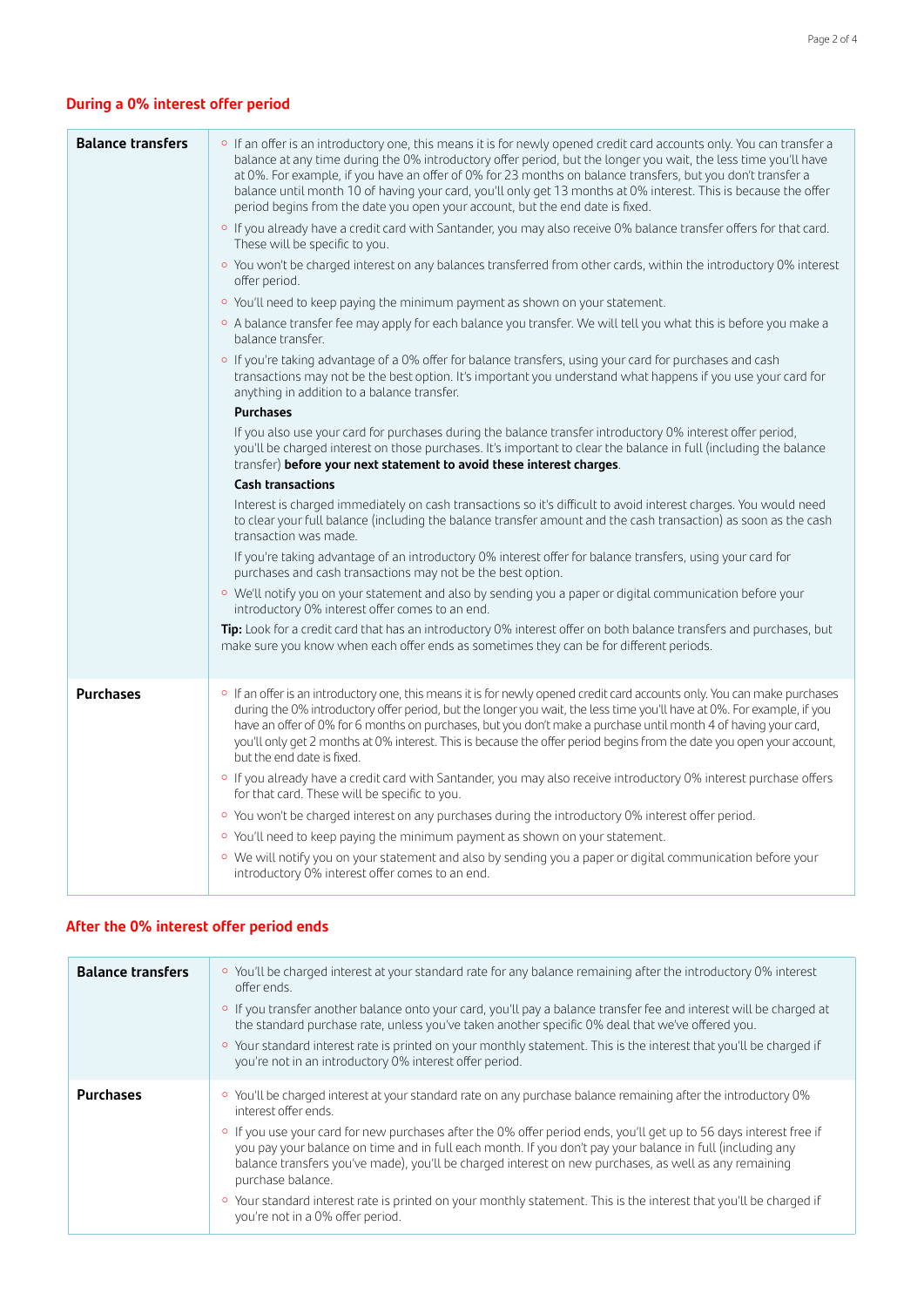

# **Some important features of a credit card you should be aware of**

| How payments are<br>applied to your<br>account      | • The payments you make pay off items that are already on your statement before paying off any more recent<br>transactions. These recent transactions are the ones made since the last statement was issued.<br>○ Payments are allocated to the transactions on your statement that have a higher interest charge before those<br>incurring lower interest. For example, a cash withdrawal will be paid off before an introductory 0% interest<br>offer because it has a higher interest rate but this only happens once the transaction has been applied to<br>your statement.                                                                                                                                                                                                                                                                                                                                                                                                                                                                                                                 |
|-----------------------------------------------------|-------------------------------------------------------------------------------------------------------------------------------------------------------------------------------------------------------------------------------------------------------------------------------------------------------------------------------------------------------------------------------------------------------------------------------------------------------------------------------------------------------------------------------------------------------------------------------------------------------------------------------------------------------------------------------------------------------------------------------------------------------------------------------------------------------------------------------------------------------------------------------------------------------------------------------------------------------------------------------------------------------------------------------------------------------------------------------------------------|
| How interest is<br>charged for cash<br>transactions | ○ Cash transactions include withdrawing money from a cash machine, buying foreign currency, purchasing<br>lottery tickets or using your card for gambling.<br>○ The interest rate on cash transactions is higher than the interest rate on purchases or balance transfers - you<br>should check your monthly statement to see what this is.<br>Interest is charged from the date the cash transaction is added to your account - there's no interest-free period<br>$\circ$<br>on cash transactions. So even if you pay your balance in full on your statement date, you'll still be charged<br>interest on any cash transactions.<br>• A fee may be charged for cash transactions.<br>Tip: Think carefully about whether using your credit card for cash transactions is the best option for you.<br>Tip: To avoid any interest charges from cash transactions, you need to pay off the entire existing balance and<br>any outstanding interest as soon as the cash transaction is made. The existing balance may include recent<br>transactions that have occurred since your last statement. |
| <b>Clearing your</b><br>balance in full             | o If you clear your balance in full, you may find you're still charged interest in the following month.<br>This happens due to the time period between your statement being issued and when your payment reaches<br>$\circ$<br>your account. As interest is calculated daily, it's charged throughout this period and could appear on the<br>following month's statement.<br>Tip: Even if you think you've cleared your balance, it's worth looking out for further statements in case you've<br>been charged interest which hasn't been paid. This is likely to be a small amount, but it still needs to be paid.                                                                                                                                                                                                                                                                                                                                                                                                                                                                              |